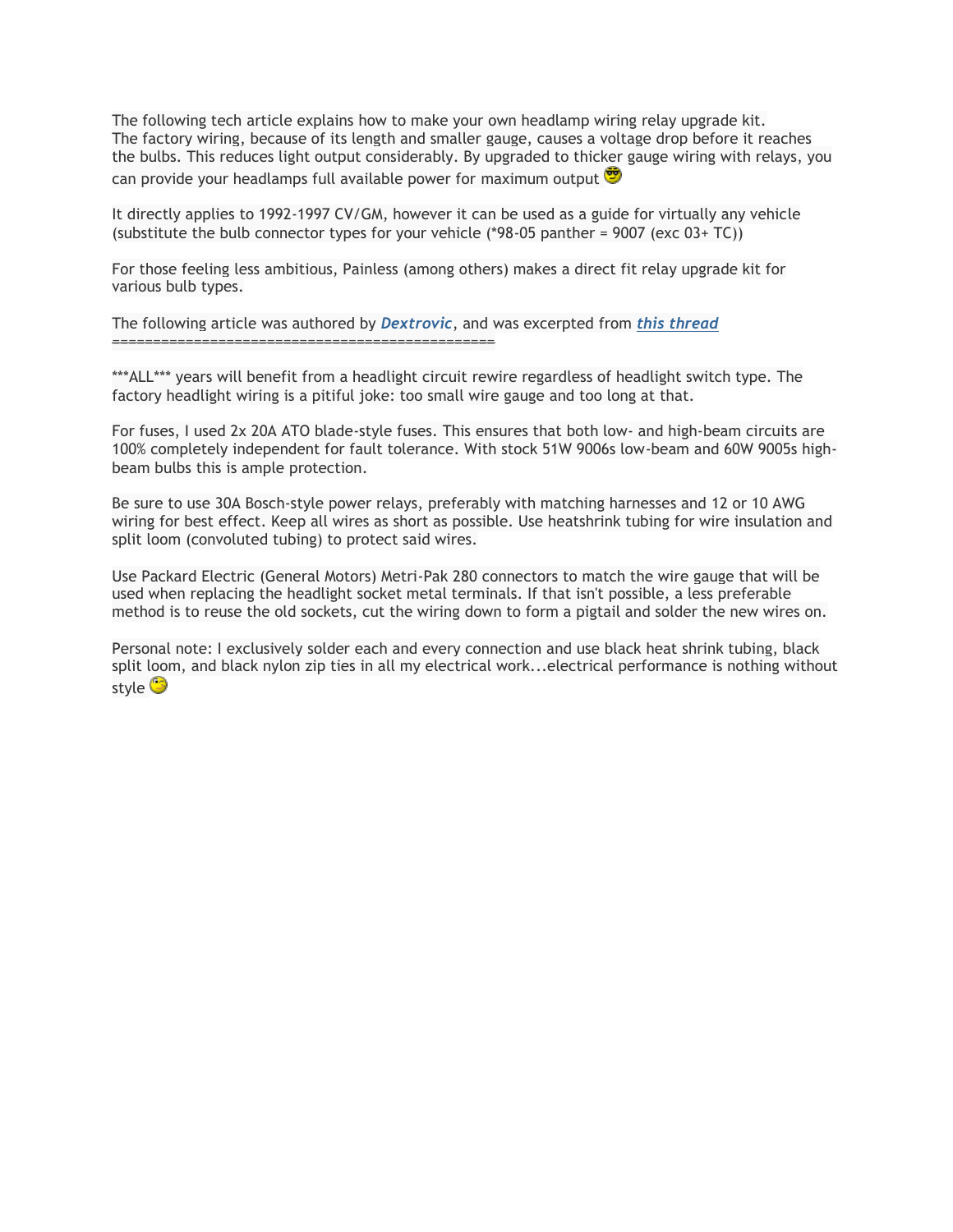## Schematics:

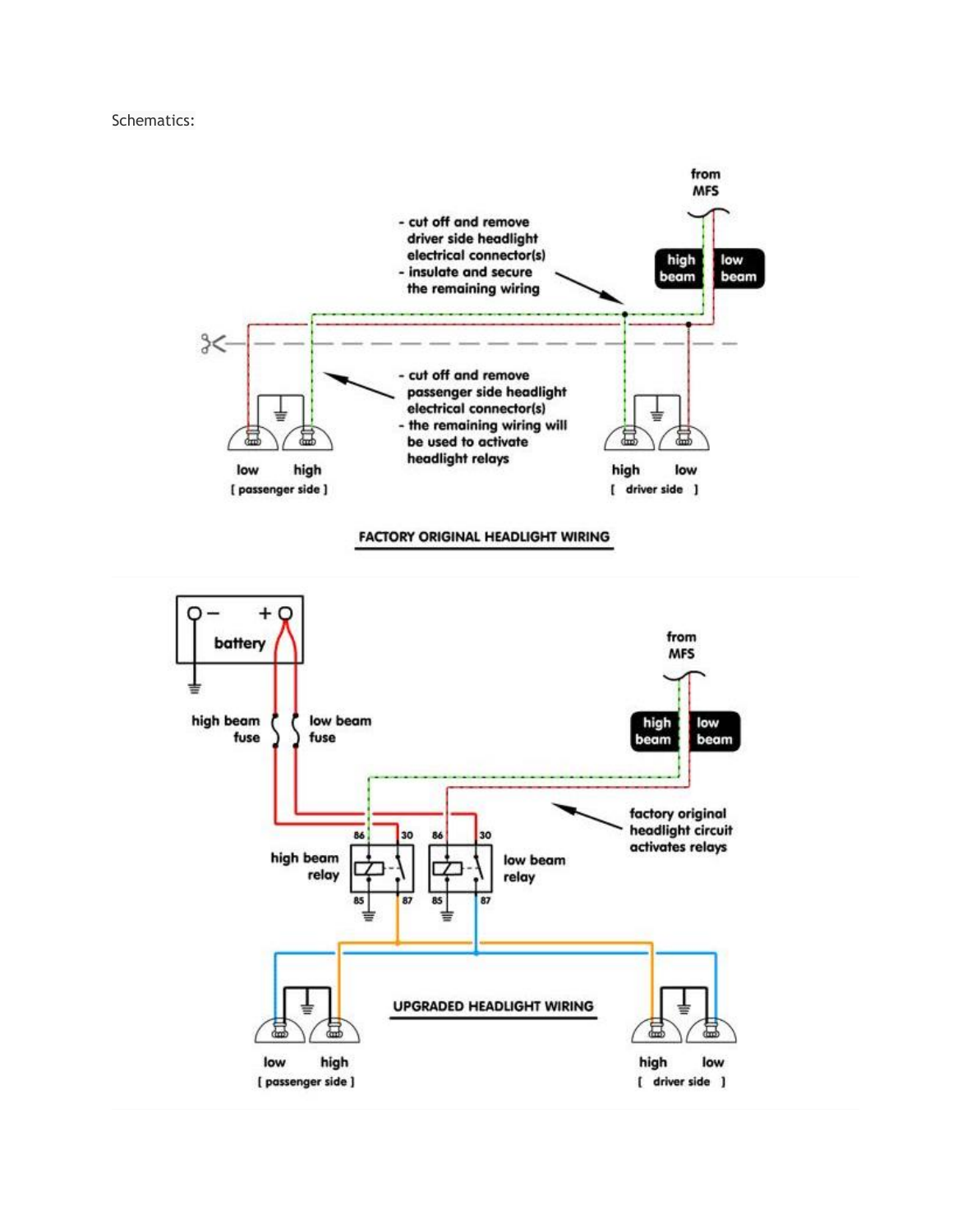## The procedure:

Be aware that there are two (2) air bag crash sensors bolted to the upper radiator support behind the header panel near each headlight respectively, so exercise caution at all times.

- Disconnect the battery.
- Choose a dominant side to work with. The passenger side would be preferable as that's the side where the battery resides naturally.
- Find a wholesome locale for both relays and use it. I chose the bracket that both the ambient and outside temperature senders call home on the pass. side header bracket, as I have the digidash. There isnt much clearance to allow for drilling anyway (do mind the airbag crash sensors in the general vicinity). Folks with the analog cluster and without ATC/EATC won't have this bracket or the sensors--so improvise ;)). Be extra mindful not to impede airflow to said temperature senders if you have them. Also, newer Panthers will only have one temperature sender.

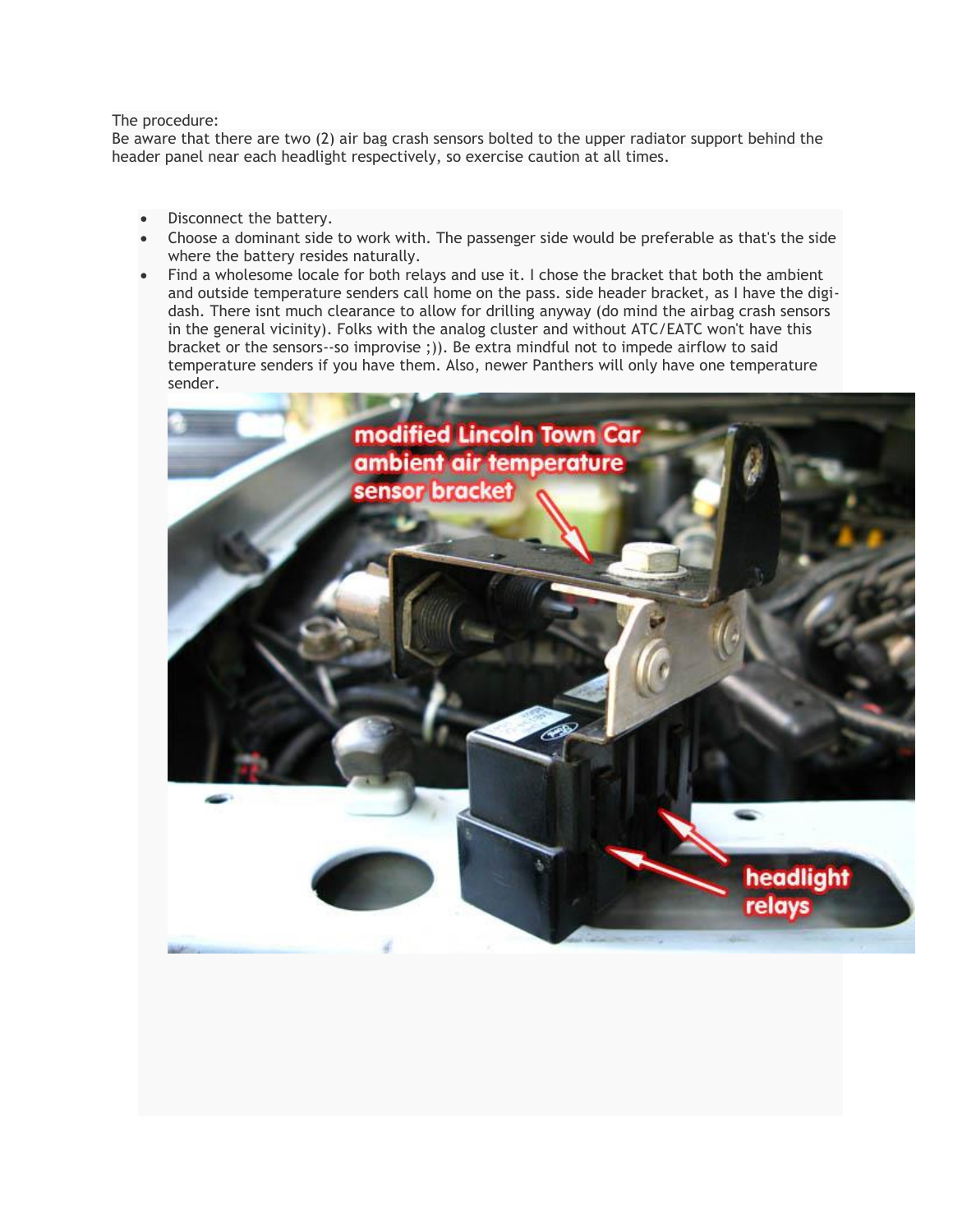## Another view:

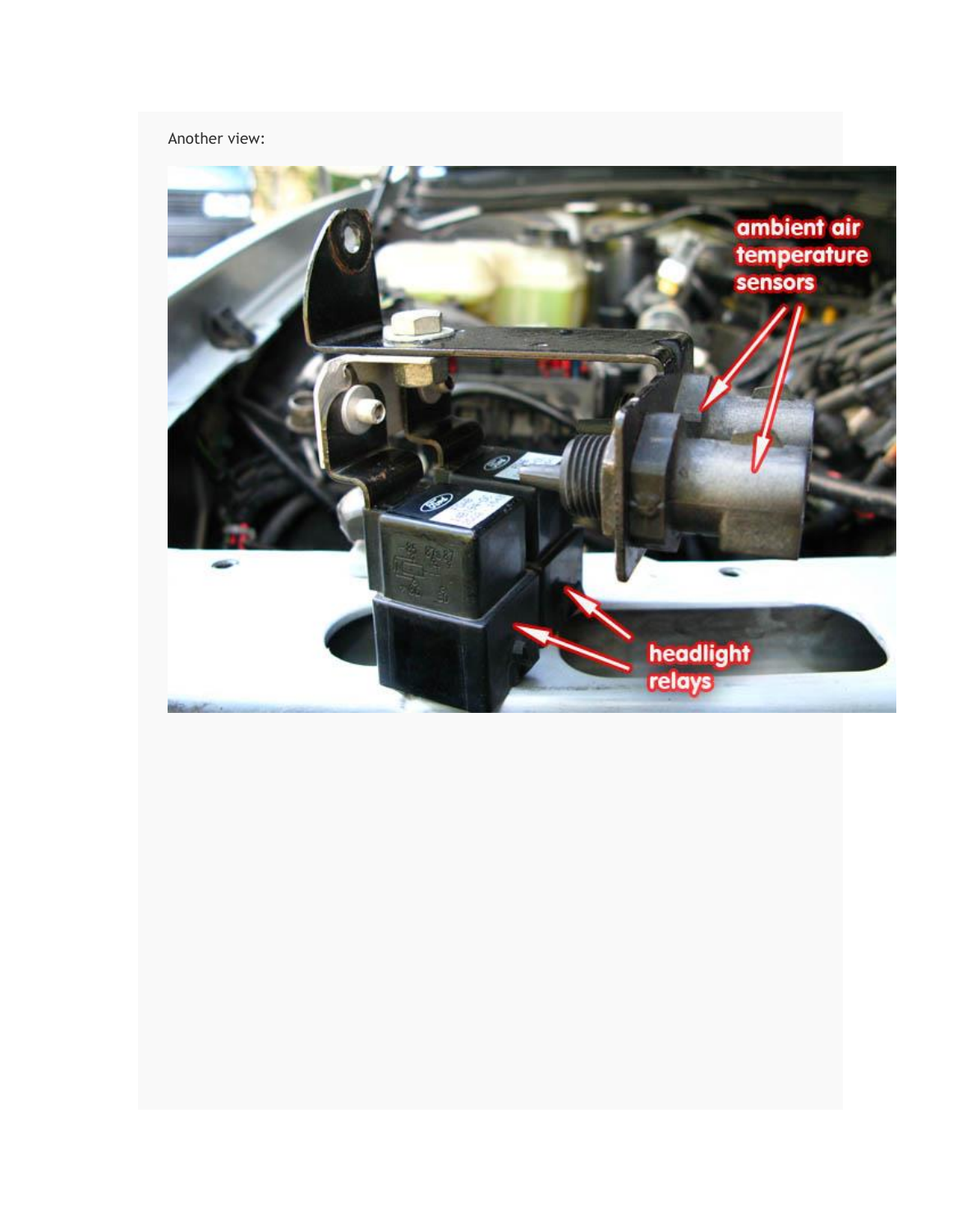

Header panel support with bracket removed (will vary between body styles):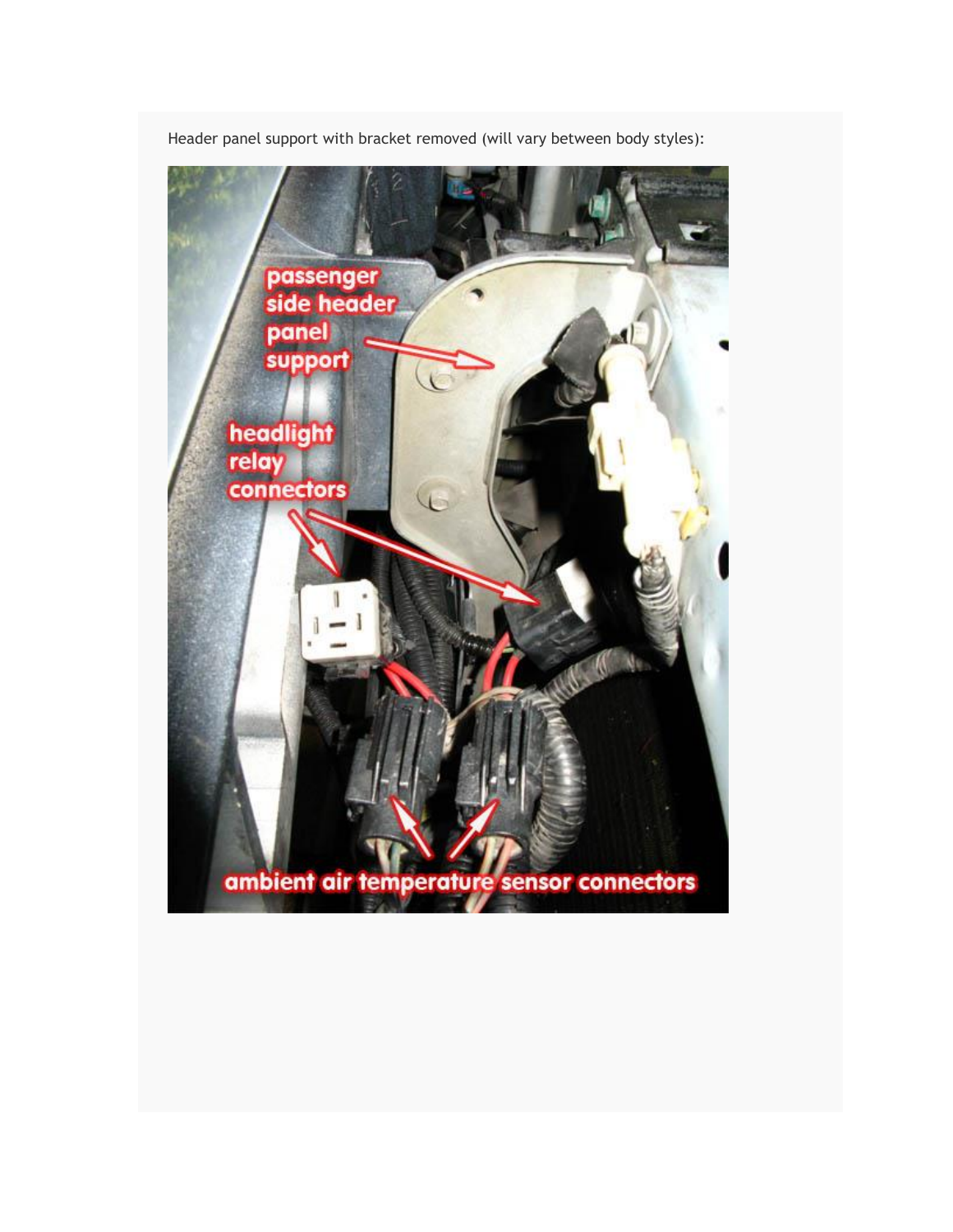

Bracket installed (will vary between body styles):

- Cut off ALL existing headlight connectors (saving them) thusly: The driver's side connectors will not be used at all so cut them short and cap them off/tie them to the existing harness. The passenger side wires can be left long as they will be used for activating the relays.
	- Using the headlight wiring on the passenger side, do the following:
		- $\circ$  Designate one relay to serve the low-beam circuit and the other the high-beam circuit.
		- $\circ$  Each relay will have the following terminals: 85 (coil ground), 86 (coil +12V), 30 (hot power input), and 87 (normally open power output). Note that the relay coil (at terminals 85 and 86) is not polarity dependent.
		- o Ground out each relay at terminal 85 using the ground wire of each respective headlight wire pair.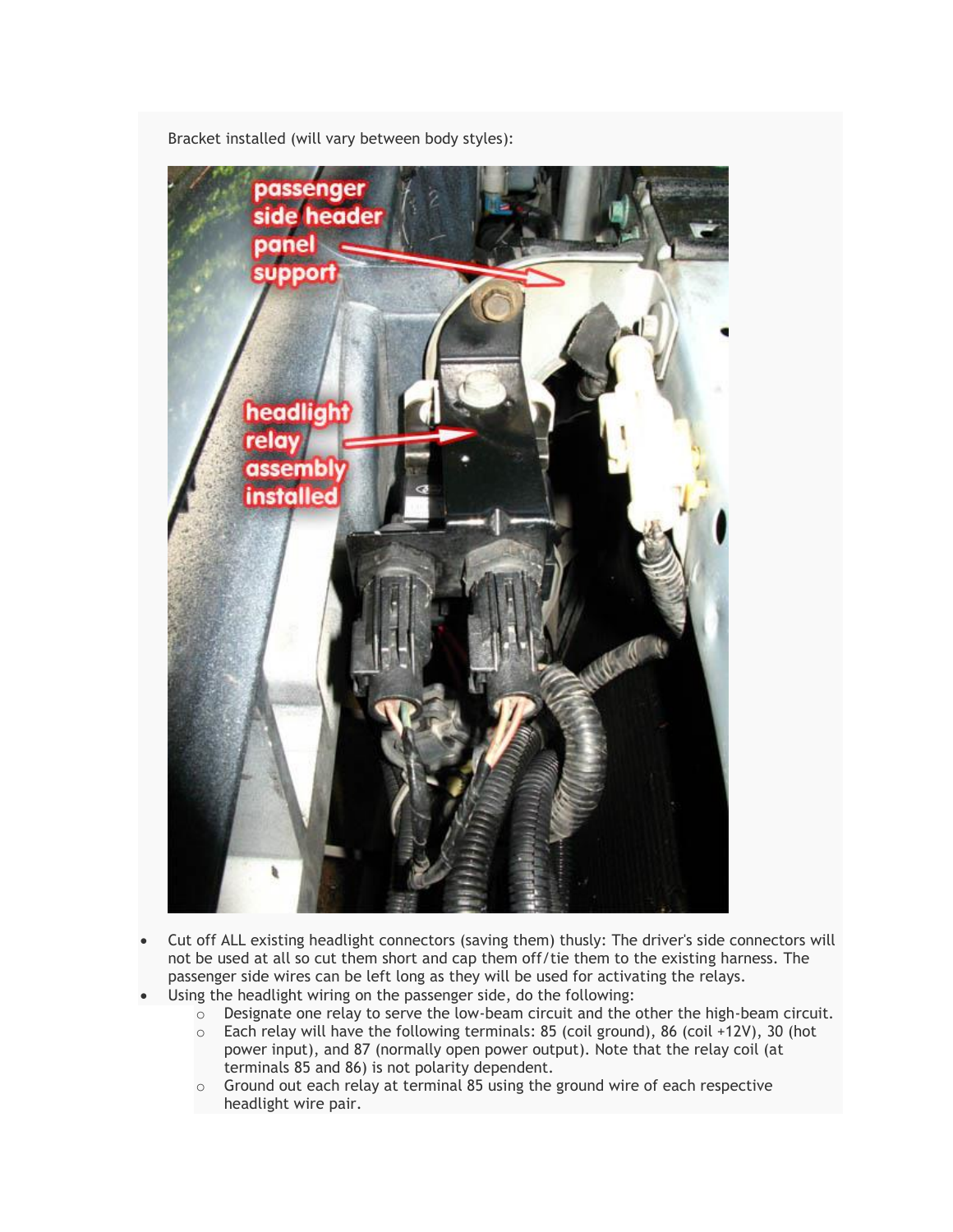- o Connect switched +12V power from the headlight switch/LCM to terminal 86 of each relay.
- $\circ$  Mind the remaining terminals 30 (hot power from the battery) and 87 (switched power to the headlights), these will be wired up in a bit
- Grab a pair of 20A fuses and weather-resistant fuse holders to match (use whatever fuse type your interior and/or main fuse block is equipped with so there are fewer spares to keep on hand).
- Pop off the cover of the engine bay's main fuse block and note the large bolt on the engine side that serves as its power input from the battery. This bolt may have to be replaced with a slightly longer bolt due to the added thickness of the two (2) eyelet terminals needed for the relay power wires. Note that doing so will require fuse block disassembly. I chose to strive for full fault tolerance, so both headlight circuits can be replaced/serviced independently.



NOTE: optionally, the battery +12V post itself can be used as a power point...improvise at will.